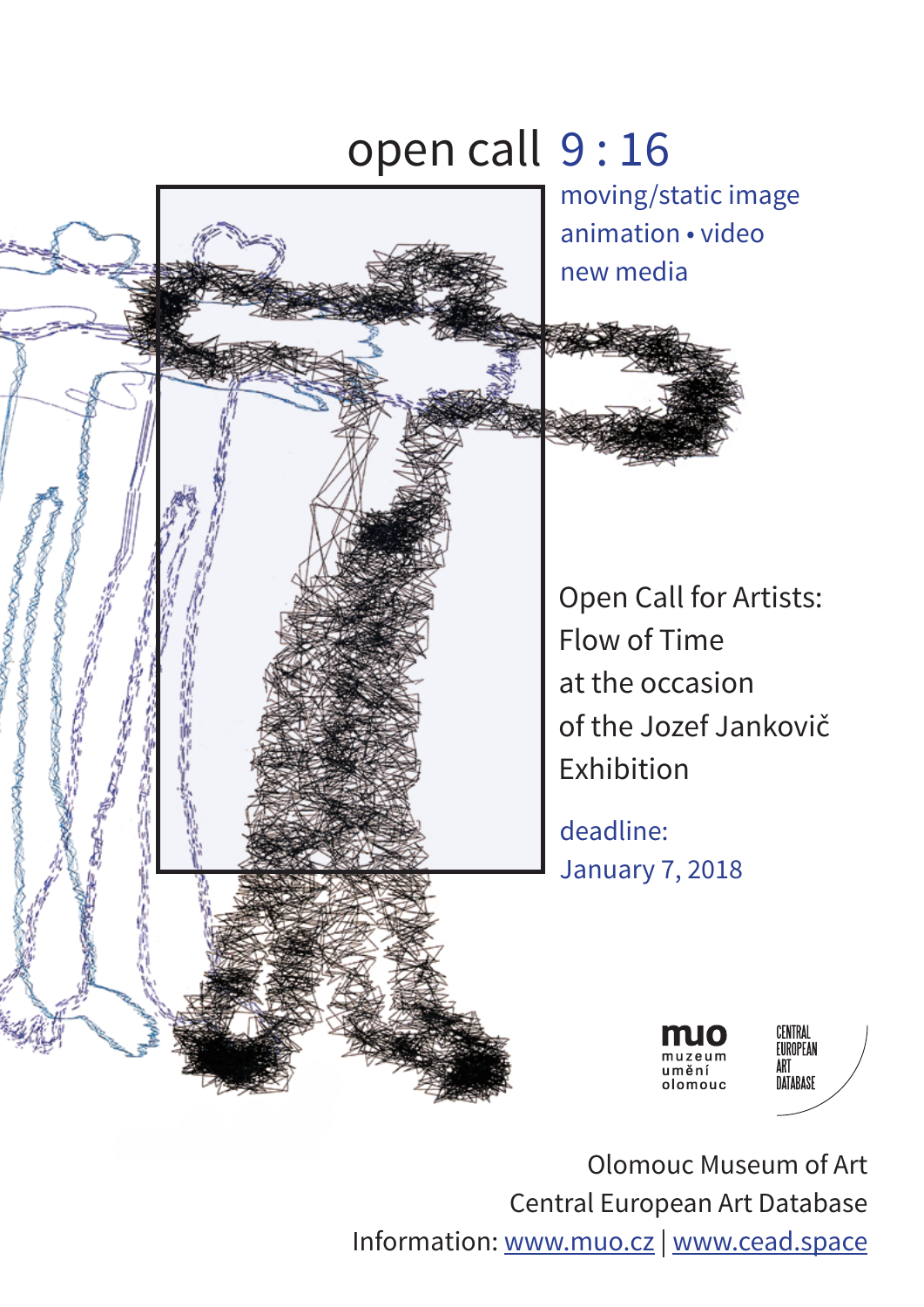The Olomouc Museum of Art announces an Open Call for artists at the occasion of the exhibition of Jozef Jankovič, one of the most prominent representatives of post-war Slovak art.

National and international artists of all backgrounds and areas are encouraged to apply with their art projects in an electronic form (moving/static image, animation, video, new media).

The application deadline is extended until **January 7, 2018**.

### **Recommended areas of artistic projects**

**1** The topic of the flow of time and the reflection of changes occurring in the society (social-cultural, historic, political factors) in relation to an individual; post-conceptual interpretation (electronic image/video in a synergy with a space, an object, the surrounding environment).

**2** An intervention in Jankovič's work freely developing his original morphology within your own artistic expression.

**3** The use of processes of the common artistic fields in the area of new media and current technologies (after Jankovič who became one of the pioneers of computer graphics in the Slovak visual art).

All artistic projects will be continuously presented on large screens (aspect ratio 9:16 – vertically installed screen in FULL HD) in the Olomouc Museum of Art lobby (from the day of their public presentation until the end of the exhibition, i.e. March 11, 2018).

The public presentation of selected artistic projects in the form of large-screen projections will be held on the premises of Jankovič's exhibition in the Olomouc Museum of Art (probably during February 2018, the exact date will be announced).

The exhibition of Jozef Jankovič is being held on the anniversary of his eightieth birthday, at which time the art community was struck with the news of his sudden passing. Tribute is thus being paid to this leading personality of Slovak sculpture from the 2nd half of the 20th century. In addition to the recommended areas, there is space for open author's grasp and various forms of artistic associations and other events besides the large-screen projection of videos that applicants will be invited to join to the personality and work of Jozef Jankovič. Please, send your suggestions to: opencall@muo.cz

#### **To Apply**

Artists can apply by filling in the **Entry Form** at the website: www.muo.cz / www.cead.space with information and attach the following documents:

• Art project in electronic format with short written description in English or Czech/Slovak, portfolio of the artist's work, CV with exhibition history.

More than one work can be submitted (each requires a separate application form).

Please note: The text documents must be provided in a PDF format or, in case of images, in JPEG, TIFF, GIF, PNG. Videos in codec H.264 / MOV or MP4 format, resolution 1080×1920, ie. 9:16 (not 16:9) due to the projection on a vertically installe 55" screen in a non-standard "rotated format" in FULL HD. The screens can also show videos in non-standard format of 18×16 when each screen shows a half of the picture. In that case, please provide videos in resolution 2160×1920.

We suggest to use wetransfer.com for transferring any bigger files (video) or attach the link to work online (please include password if needed).

#### **Selection Procedure**

— Application deadline is Sunday, January 7, 2018. Applications received after this deadline cannot be considered. Please note: incomplete applications that do not contain the above listed documents in required formet cannot be considered.

— Artists, whose projects are selected by the jury for the public presentation and projection in the exhibition hall, will be informed until the end of January 2018.

— All candidates will receive accompanying materials with the open call results, documenting public presentation and projection, at the end of February 2018.

In case of any questions, please write to opencall@muo.cz with subject header: *Your Name\_Flow of Time*.